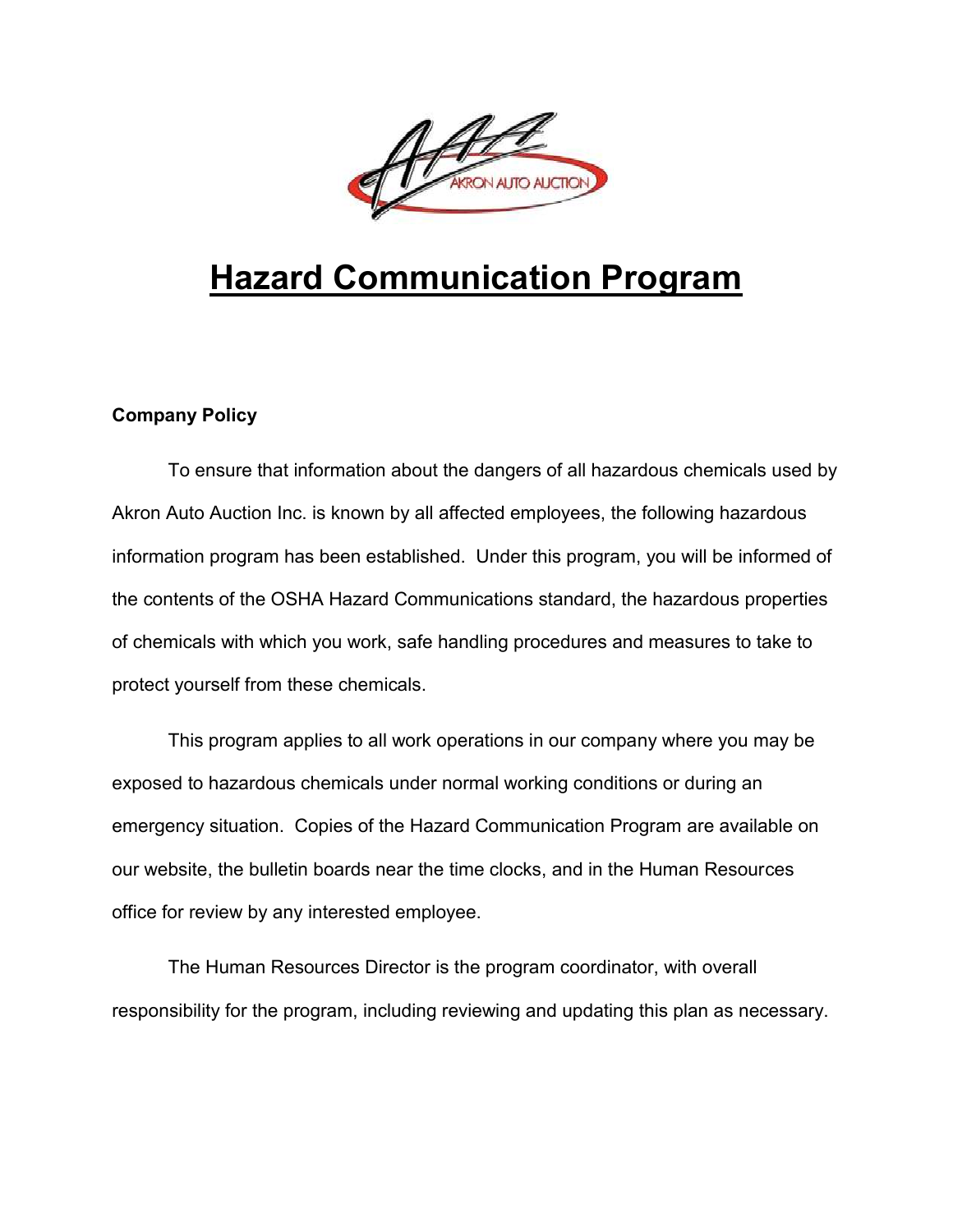#### **Container Labeling**

The Human Resources Director will verify that all containers received for use will be clearly labeled as to the contents, note the appropriate hazard warning, and list the manufacturer's name and address.

The managers from affected departments will ensure that all secondary containers are labeled with either an extra copy of the original manufacturer's label or with labels marked with the identity and the appropriate hazard warning.

### **Safety Data Sheets (SDS)**

The Human Resources Director is responsible for establishing and monitoring the company SDS manuals. He or she will ensure that procedures are developed to obtain the necessary SDS's and will review incoming SDS's for new or significant health and safety information. He or she will see that any new information is communicated to affected employees.

Copies of SDS for all hazardous chemicals to which employees are exposed or are potentially exposed will be kept in a manual in the Human Resources office. These can also be located in the offices of the Reconditioning Manager and Repossession Manager for affected employees.